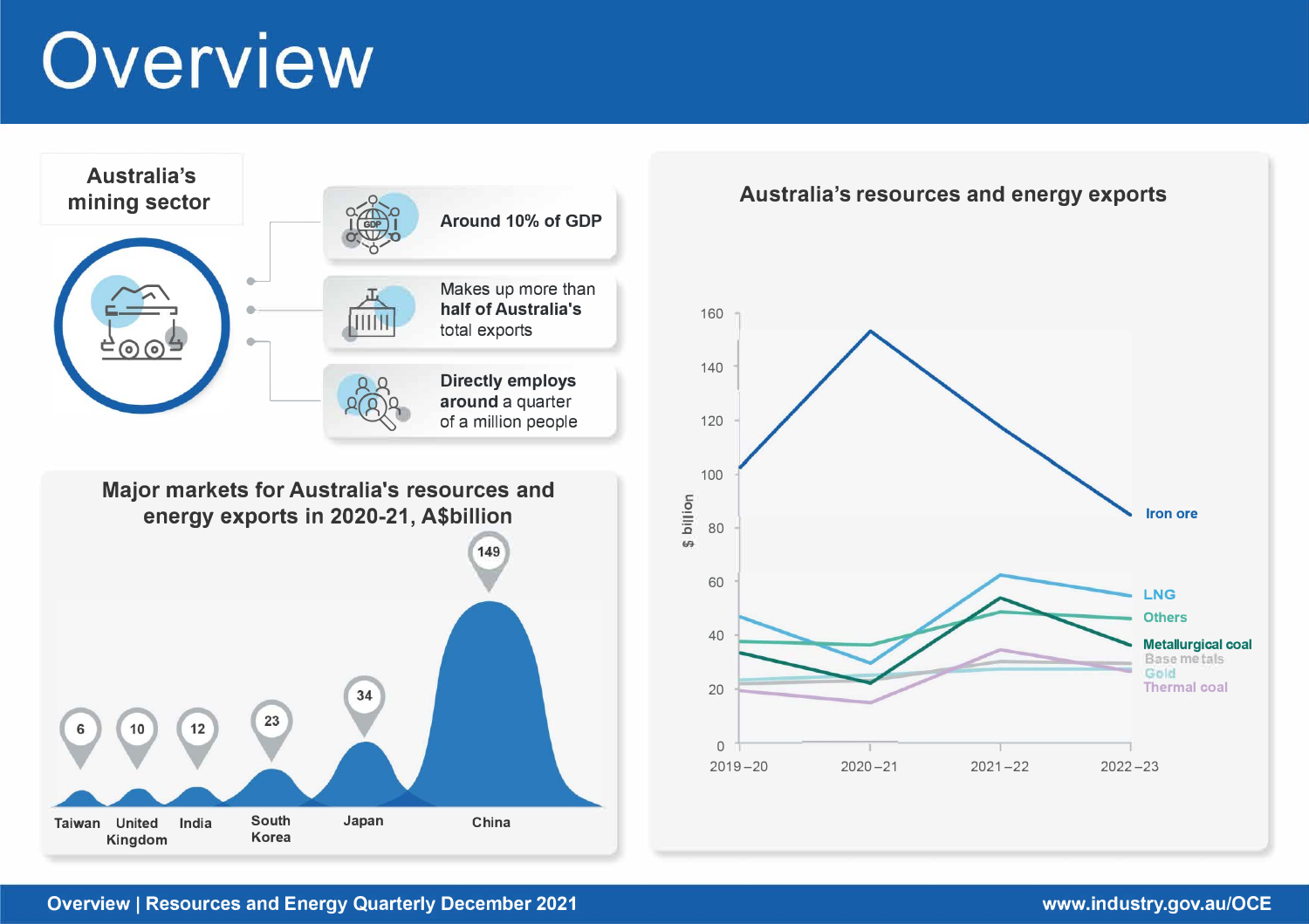# **1.1 Summary**

- The outlook for Australia's mineral exports remains strong, as the world economy rebounds from the impact of the COVID-19 pandemic and energy shortages persist. High prices, good volume growth and a weak Australian dollar are driving a surge in export earnings. Some decline in prices is likely in 2022, as supply rises and demand growth moderates.
- Export earnings are expected to rise by 22% to a record \$379 billion in 2021–22, before declining to \$311 billion in 2022–23.
- Iron ore prices have continued to decline, but remain at very profitable levels for most Australian miners. Coal and LNG prices have spiked, driven by ongoing shortages and strong demand.

# **1.2 Export values**

#### Australia's export values are estimated at about \$380 billion in 2021–22

In the December quarter 2021, the Office of the Chief Economist's (OCE) Resources and Energy Export Values Index rose 34% from December quarter 2020; a 1% rise in volumes added to a 33% gain in prices.

Exports are forecast to reach a record \$379 billion in 2021–22, up from \$310 billion in 2020–21 (Figure 1.1), but then fall back to \$311 billion in 2022–23. With volumes growing modestly, price movements are expected to determine much of the change in earnings (Figure 1.2). Commodity prices are set to fall once demand growth slows and global supply rises.

#### Weaker Australian dollar to help boost earnings

In Australian dollar terms, the OCE's Resources and Energy Commodity Price Index fell by 4% (preliminary estimate) in the December quarter 2021, but was up 33% on a year ago. In US dollar terms, the index fell by 5% in the quarter, but was 32% higher than a year ago. The index of prices for resource commodity exports (Australian dollar terms) fell by an estimated 16% in the year to the December quarter 2021. Energy commodity prices rose by 155% (Figure 1.3) from December quarter 2020 — which was near the COVID-19 crisis lows.



#### **Figure 1.1: Australia's resource and energy export values/volumes**



## **Figure 1.2: Annual growth in Australia's resources and energy export values, contributions from prices and volumes**



Source: ABS (2021) International Trade in Goods and Services, 5368.0; Department of Industry, Science, Energy and Resources (2021)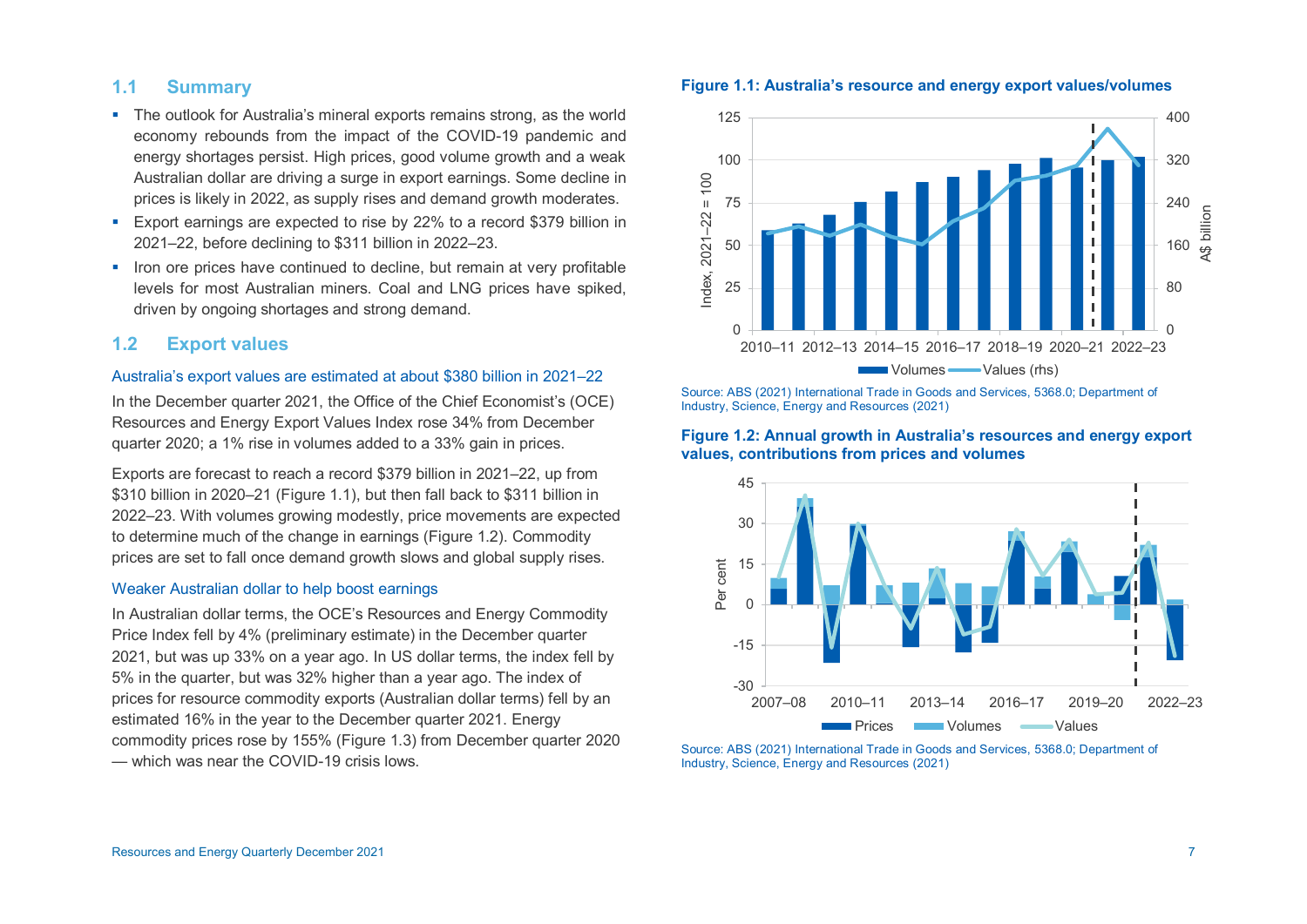

**Figure 1.3: Resource and energy export prices, AUD terms** 

Notes: The export price index is based on Australian dollar export unit values (EUVs, export values divided by volumes); the export price index is a Fisher price Index, which weights each commodity's EUV by its share of total export values.

Source: ABS (2021) International Trade in Goods and Services, 5368.0; Department of Industry, Science, Energy and Resources (2021)

# **1.3 Macroeconomic, policy, trade and other factors**

The recovery in world economic activity continues to be hampered by new COVID-19 outbreaks and the fallout from previous outbreaks. Developing nations lag developed nations noticeably in the COVID-19 vaccine rollout, but some of the latter are also encountering problems with infections amongst unvaccinated parts of their populations. New drugs aimed at treating those with COVID-19 may help reduce the impacts from infection. However, fresh significant COVID-19 outbreaks remain a risk.

After mid-year policy action to bring down iron ore prices, in October 2021, the Chinese Government instructed the country's coal miners to increase output and imposed a ceiling on the price of thermal coal. The measures helped to bringing prices down from historical highs, but the weather and the COVID-19 pandemic could easily see the market re-tighten.

The outcome of the COP26 Climate Change summit is unlikely to impact short term thermal coal usage. However, medium/long term supply may be affected as some miners reassess plans for new and expanded capacity.

The outlook is for strong growth in the world economy over 2022 and 2023, as vaccination rates rise. The latest IMF forecasts put world GDP growth at 4.9% in 2022 and 3.6% in 2023, after growth of 5.9% in 2021. The Chinese economy has slowed, as a result of problems amongst some highly leveraged property developers. However, there are signs that the government is acting to stabilise property markets; the People's Bank of China cut the bank required reserve ratio in early December, and stateowned developers are buying landing and building projects. Chinese industrial activity is likely to pick up after the Beijing Winter Olympics end. The Chinese government and the central bank continue to vary different policy instruments to try to limit significant fluctuations in economic growth.

Japan's government passed a large fiscal stimulus package in November. The US Congress has passed an infrastructure spending package worth more than a trillion dollars in the same month. Another multi-trillion US budget measure could also pass Congress soon. The package(s) will have a stimulatory effect on the US economy during the outlook period (in 2022 and 2023) and beyond. The US Federal Reserve appears likely to move towards a neutral monetary policy stance as the US economic recovery gathers pace.

Commodity demand should thus show significant growth over the outlook period. Australian coal exporters are enjoying high prices, on the back of shortages in Asia and Europe. However, as global coal supply lifts and demand cools, prices are likely to decline noticeably from current levels.

Our projections suggest that resource and energy export earnings will reach \$381 billion in 2021–22, but then fall back to around \$310 billion in 2022–23. The extent of any further slowing in Chinese economic growth will impact on commodity demand and supply. Higher global interest rates — in response to persistent inflation — pose a downside risk to global economic activity and hence the resource and energy export forecasts.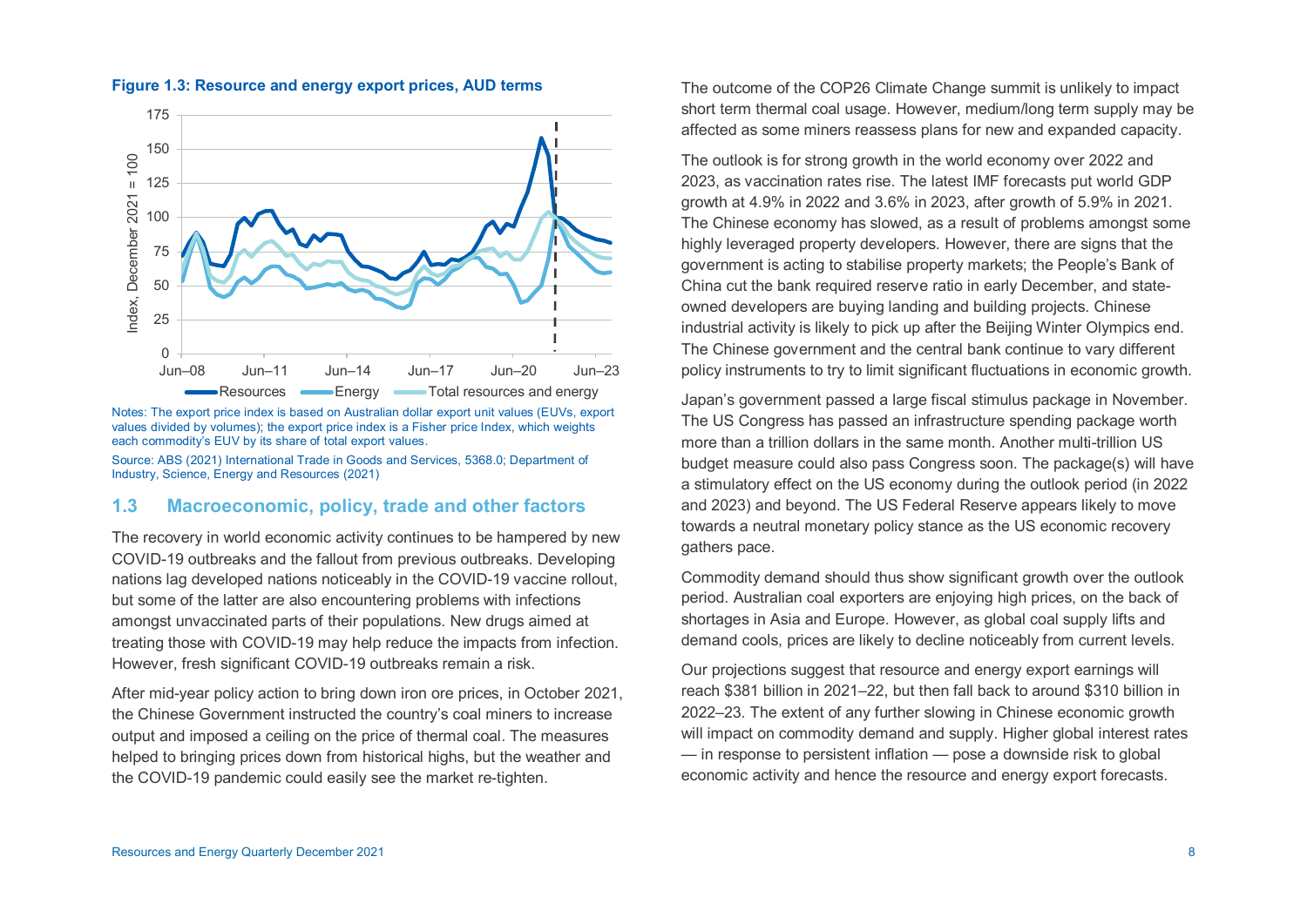# **1.4 Prices**

Since the September 2021 *Resources and Energy Quarterly*, the iron ore price has retreated further from the decade high of May 2021. Strong demand in some of the advanced industrialised nations has been unable to offset the impact of weaker Chinese demand (Figure 1.4). Prices are expected to ease further over the outlook period, as Brazilian supply recovers and growth in world demand slows further.

Australian metallurgical coal prices hit record highs in October/November despite the sharp downturn in iron ore prices. Australia's dominant position in the seaborne market has meant that China has been forced to compete vigorously for non-Australian cargoes. Moreover, the thin price differential between low grade metallurgical coal and thermal coal appears to have seen miners dump unwashed metallurgical coal into thermal coal markets. Prices are expected to ease over the outlook period, as supply rises. Thermal coal prices spiked in October, before China's move to raise its production and cap prices saw a retreat. With rebounding economic activity and the Northern Hemisphere winter under way, power utilities are scrambling to rebuild stocks. Prices are likely to hold at relatively strong levels, as supply struggles to keep up with winter demand (Figure 1.4).

Oil prices have more than regained the sharp falls of the COVID-19 pandemic. The oil price seems likely to be capped at US\$85 a barrel over the forecast period, as a further recovery in usage is matched by rising supply. Contract LNG prices are forecast to ease, as oil prices settle.

The gold price held the US\$1,750 an ounce mark in early October, and then rose impressively over the next month, topping out at over US\$1,870 an ounce as real bond yields fell back. The price is likely to fall over the outlook period, as real bond yields rise on the back of withdrawal of central bank stimulus. In mid November 2021, all six metals traded on the London Metal Exchange were in backwardation — where spot prices exceed some/all prices further out the futures curve. Stockpiles have declined, as supply chain disruptions have added to the impact of strong demand (following the rebound in economic activity). Base metal usage should rise as world industrial activity recovers and as the energy transition continues.

# **Figure 1.4: Bulk commodity prices**



Notes: Prices are in US dollars, and are the international benchmark prices Source: Bloomberg (2021); Department of Industry, Science, Energy and Resources (2021)

#### **Figure 1.5: Base metal prices**

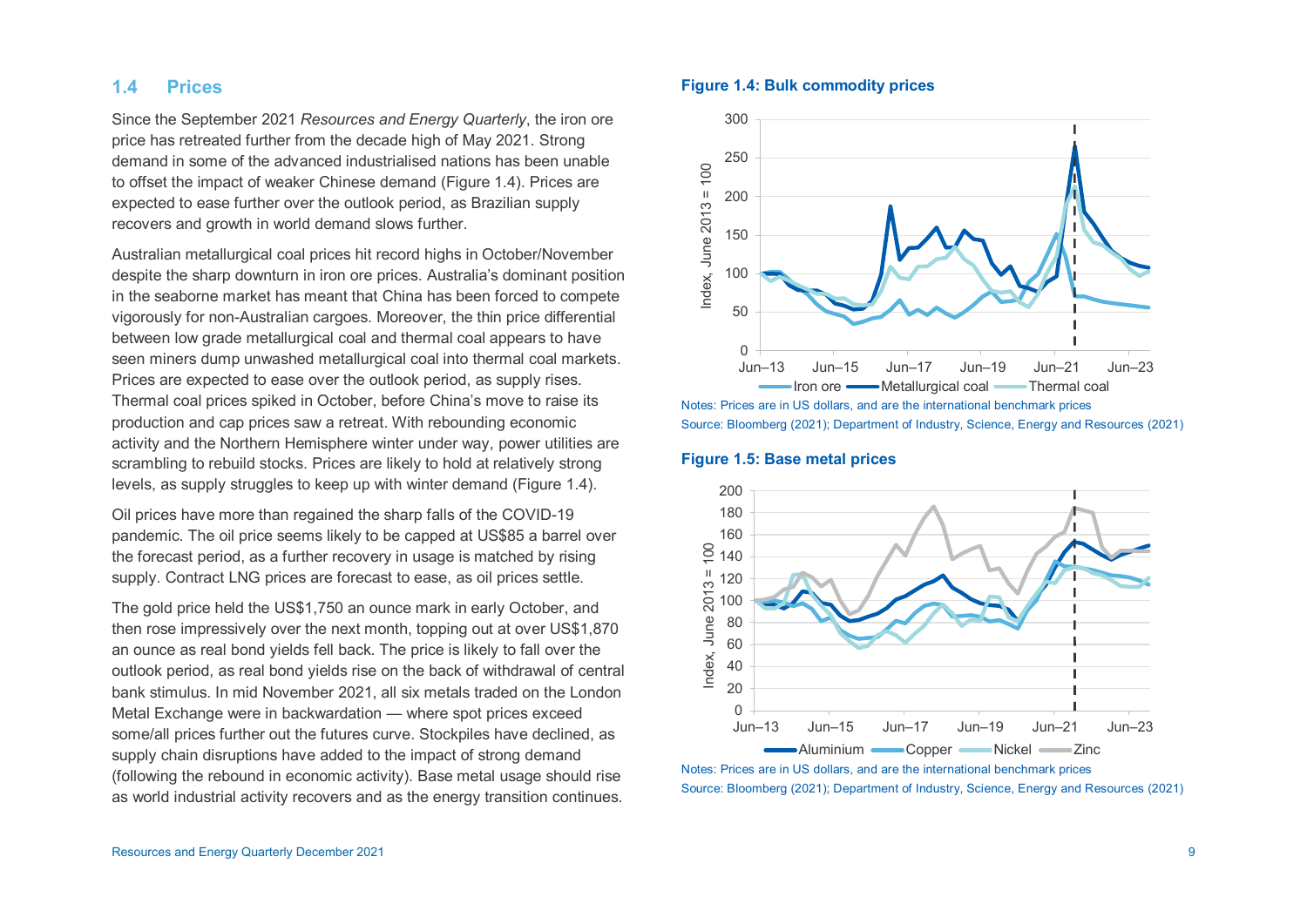# **1.5 Export volumes**

#### December quarter export volumes rose, driven by energy exports

The OCE's Resources and Energy Export Volumes Index (preliminary estimate) rose by 5% in the December quarter 2021 from the September quarter, and was 3% higher than a year before (Figure 1.6). Within this total, resource commodity volumes rose 3% in the year to the December quarter 2021, while energy commodity volumes also rose by 3%. The improvement in energy exports was driven by the rebound in demand, as energy stockpiles were replenished and the world economy (and thus power demand) gradually recovered from the impact of COVID-19.

In volume terms, resource exports are likely to show further significant growth over the outlook period. Economic growth and industrial production continues to recover amongst our main trading partners, increasing demand for our ferrous and non-ferrous metals. The production of electric vehicles and new energy technologies will see growing demand for commodities such as copper, aluminium, lithium and nickel. The volume of energy exports is forecast to show only minor growth during the outlook period. High prices will impact adversely on near-term demand.

#### **Figure 1.6: Resource and energy export volumes**





# **1.6 Contribution to growth and investment**

#### Mining industry expanded while the overall economy contracted

Australia's real Gross Domestic Product (GDP) fell by 1.9% in the September quarter 2021, but was up 3.9% over the year since the September quarter 2020.

Mining value-added rose by 1.7% in the September quarter, and was up 0.3% over the previous twelve months.

In the coming two years, it is likely that the resources and energy sectors will make a significant contribution to real GDP growth, as producers lift output and exports in response to high prices and margins. Absent a repeat of the operational problems that have beset gas production over the past year, the LNG sector is likely to make a significant contribution to growth in the outlook period, on the back of strong LNG demand and high prices.

## **Figure 1.7: Contribution to quarterly growth, by sector**



Source: ABS (2021) Australian National Accounts, 5206.0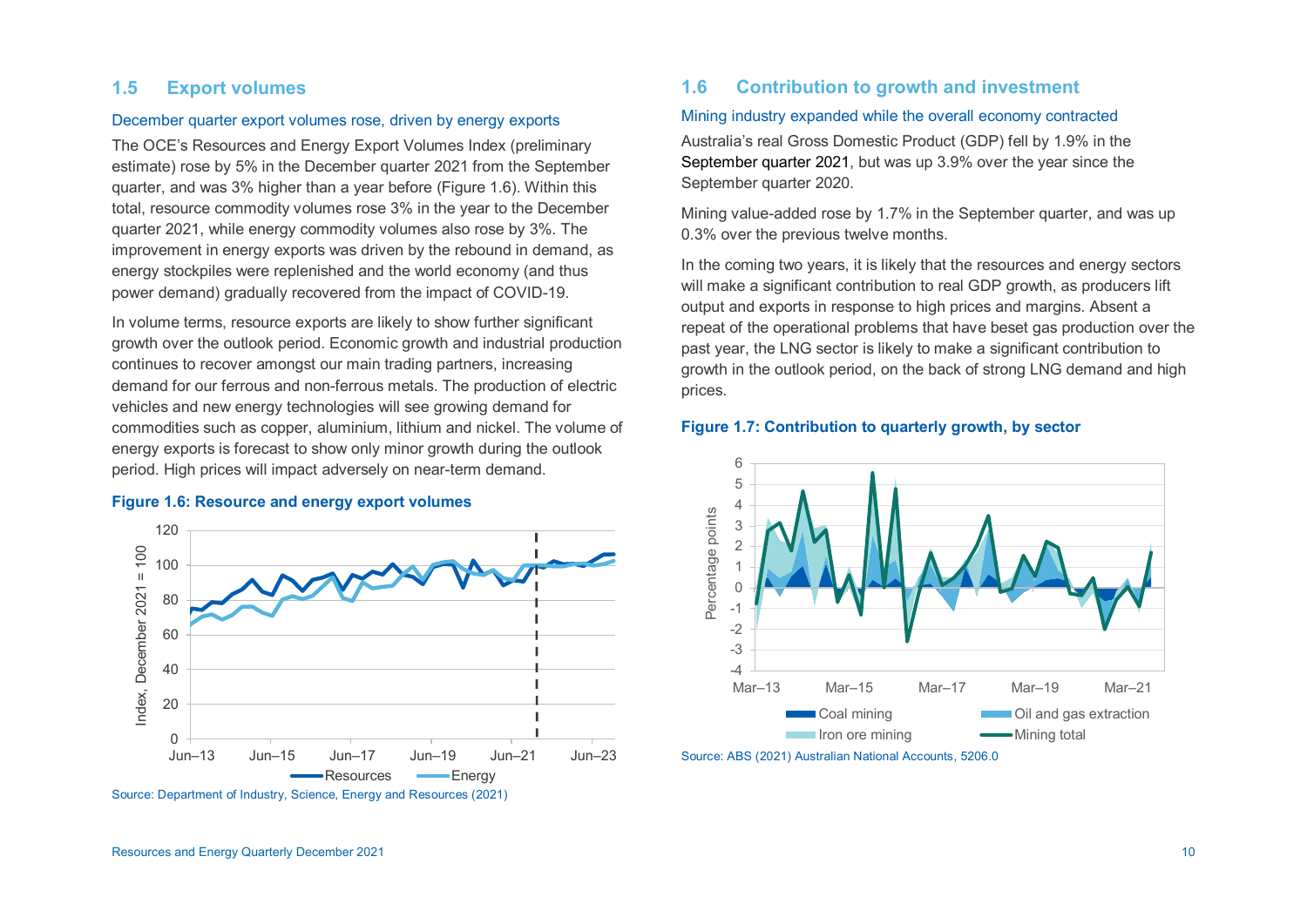#### Mining investment is picking up

The ABS Private New Capital Expenditure and Expected Expenditure survey of September quarter 2021 shows that Australia's mining industry invested \$9.3 billion in the quarter. This was down by 1.7% in the quarter (seasonally adjusted), but up 7.6% from the September quarter 2020. Strong iron ore prices has supported growth in investment by the metal ore mining sector during 2021, though this is now easing back (Figure 1.8) with growth shifting now to the oil, gas and non-metallic minerals sectors.





Notes: Other mining includes non-metallic mineral mining and quarrying and exploration and other mining support services; chart data is in nominal, original terms

Source: ABS (2021) Private New Capital Expenditure and Expected Expenditure, 5625.0

Expenditure lifted slightly for buildings and structures, while holding steady for machinery and equipment in the September quarter 2021 (Figure 1.9). Spending on plant and equipment remains well above its average level of recent years, though the reverse trend has been evident in buildings and structures. Forward expectations suggest that investment in 2021–22 will be slightly higher than in 2020–21 (Figure 1.10). Strong prices for gold and various minerals used in low-emissions energy have been leading to new investment plans, including the re-opening of mines.





Notes: Chart data is in nominal terms, seasonally adjusted. Source: ABS (2021) Private New Capital Expenditure and Expected Expenditure, 5625.0

**Figure 1.10: Mining industry capital expenditure, fiscal year** 



Notes: Chart data is in nominal terms

Source: ABS (2021) Private New Capital Expenditure and Expected Expenditure, 5625.0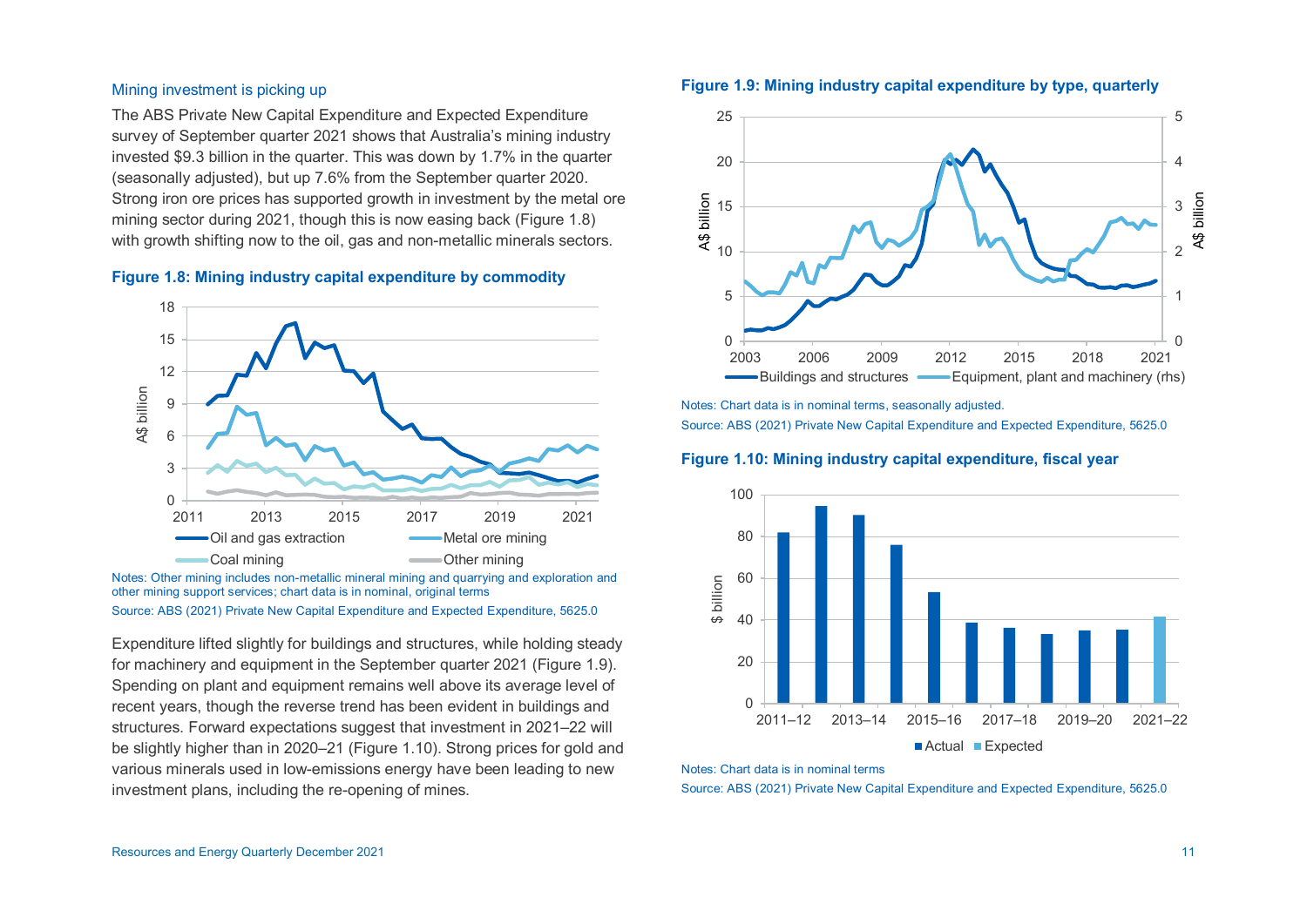Data on exploration spending (adjusted for inflation) suggests that mining capital expenditure continues to build up (Figure 1.11). Exploration spending rose from \$949 million in the June quarter to \$1,011 million in the September quarter. This was the fifth consecutive quarterly rise, representing a sustained lift from the recent low of \$761 million in the June quarter 2020.



**Figure 1.11: Mining capital expenditure vs exploration, quarterly** 

#### Source: ABS (2021) Private Capital Expenditure Survey, Chain Volume measure, 5625.0

# **1.7 Revisions to the outlook**

At \$379 billion, the forecast for Australia's resources and energy exports in 2021–22 is \$31 billion higher (in nominal terms) than those contained in the September quarter 2021 *Resources and Energy Quarterly* (REQ). An unprecedented surge in coal prices, and stronger oil and base metal exports, have more than offset downward revisions to iron ore earnings in 2021–22.

The forecast for \$311 billion in export earnings in 2022–23 is up \$12 billion from the September quarter 2021 REQ. Downward revisions to iron ore prices (and hence earnings) have been more than offset by the impact of improved energy earnings in 2022–23.

## **Figure 1.12: Resource and energy exports, by forecast release**



Source: Department of Industry, Science, Energy and Resources (2021)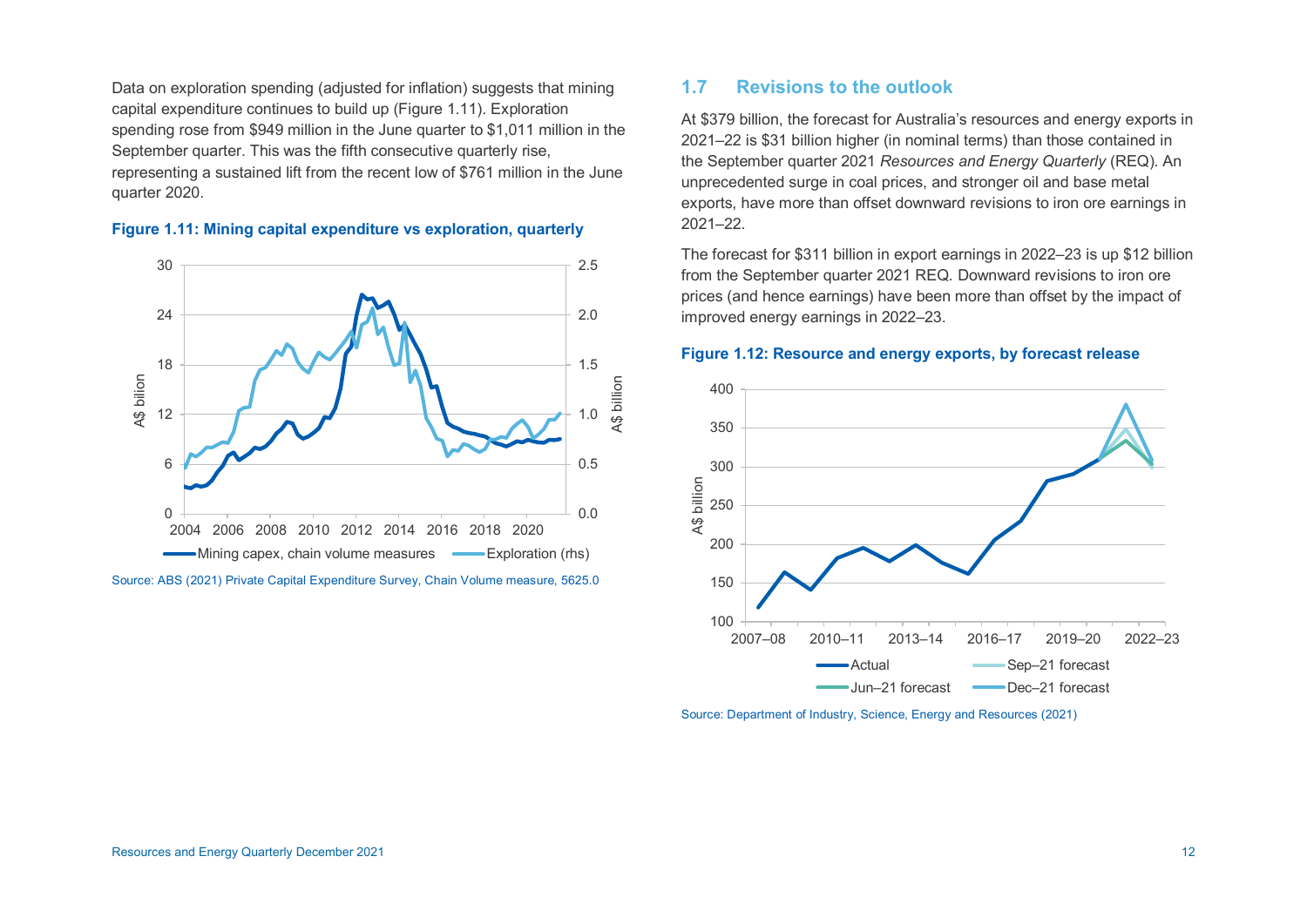

#### **Figure 1.13: Australia's major resources and energy commodity <b>Annual per cent change exports, nominal**

Notes: f forecast. EUV is export unit value. Per cent change is from 2020–21. Source: ABS (2021) International Trade in Goods and Services, 5368.0; Department of Industry, Science, Energy and Resources (2021)